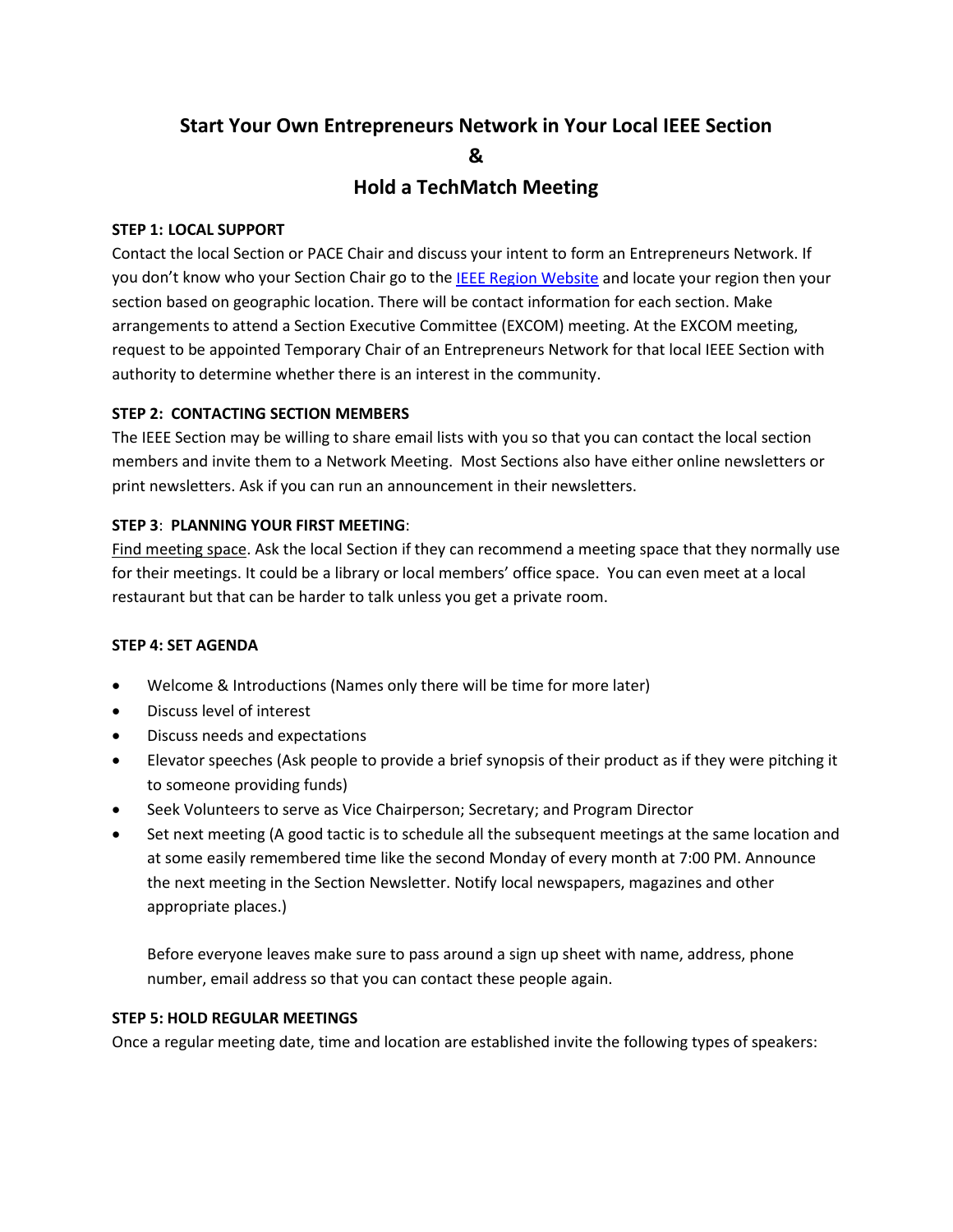- Accountants
- Lawyers
- Angels
- Local SBA Representatives
- Bankers
- Experts in Business Finance
- Marketing professionals
- Insurance experts
- Industry leaders
- Other Entrepreneurs

It is easy to get speakers. Initially locate speakers through the members. The members have their own network of lawyers, accountants, insurance experts, other consultants, university professors, city officials, chamber of commerce and so on. These people will usually be pleased to speak to a group of Entrepreneurs

### **STEP 6: JOIN IEEE-USA TECHMATCH**

[IEEE-USA's TechMatch](https://businesscatapult.com/refcode/ieeeusa) is an online service that allows entrepreneurs access to seasoned businesspersons who, at no charge, will help them improve their business plans. IEEE-USA TechMatch provides a detailed, automated assessment of the entrepreneur's plans and objectives, and then a committee of experienced reviewers will provide sustained, customized feedback to help improve the submitted business plan prior to presentation to prospective investors. Visit:

### **STEP 7: HOLD FACE TO FACE TECHMATCH EVENT**

IEEE recognizes the value of entrepreneurship in growing the economy and that many IEEE members are looking for resources to help them with advancing their business. As a result, IEEE-USA offers the TechMatch tool that lets member entrepreneurs conduct self evaluations on their business plans, submit their business plans for review by other experienced entrepreneur members, and to submit their business plans to visibility by potential investors. The services of business plan review are free of charge to members but a small fee is charged (not collected by IEEE) for advertising to the open deal flow and angel investors. Business plan reviews are only visible to internal IEEE reviewers. This service is offered by IEEE-USA in conjunction with the Business Catapult which developed the supporting software.

This guide will assist you in setting up, advertising, and conducting a TechMatch event in your section or other operating unit.

### **GETTING STARTED**

A TechMatch event requires you to identify entrepreneurs that will be interested in the services. If you have had previous entrepreneurship events you may have a list available, if not then an enotice can be sent to the entire operating unit or a subset of members of your choosing. The notice should announce the services to be offered and exact time frame for submitting plans, completing self evaluation, and set the expectation for comments to be posted by plan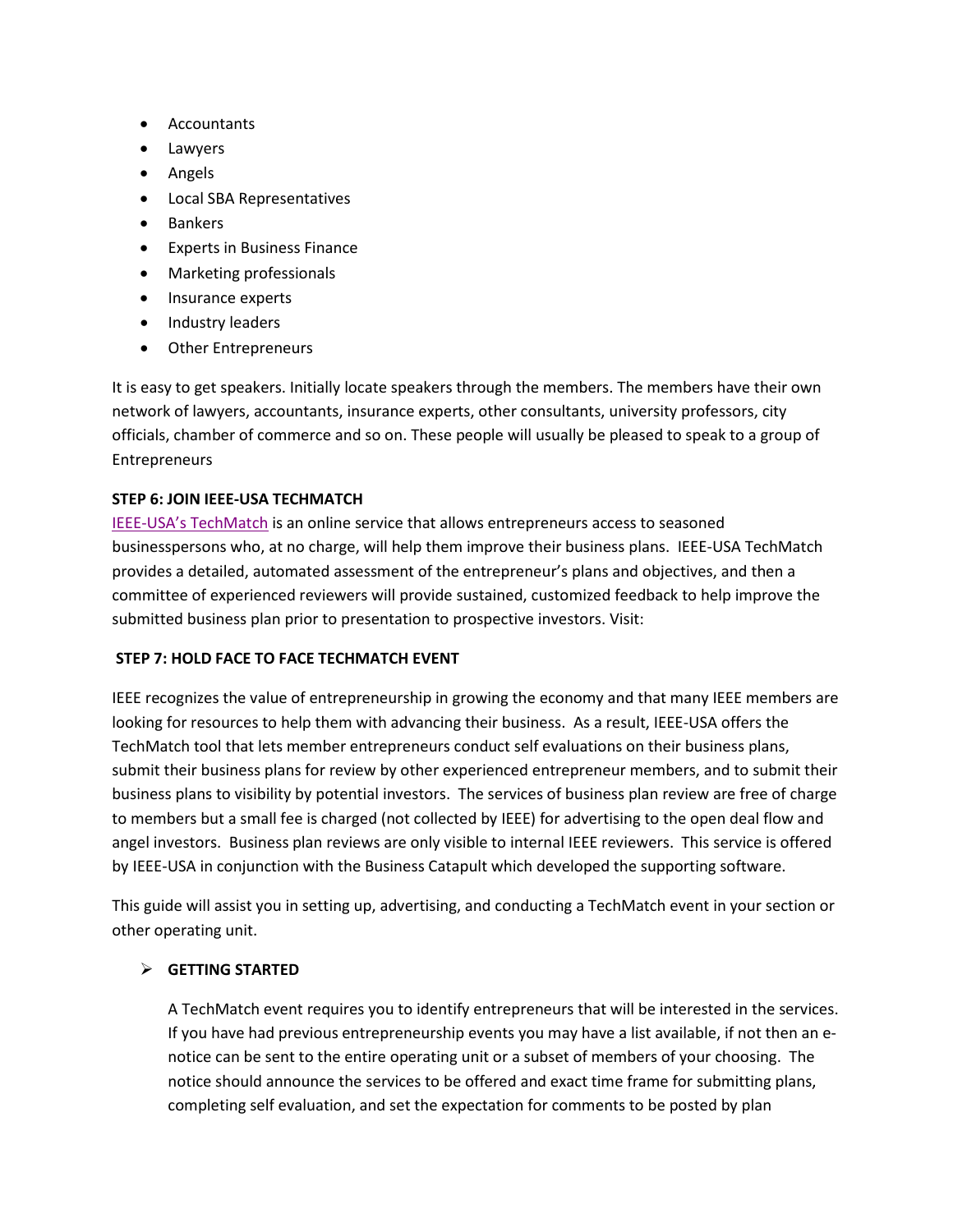reviewers. The decision to take the final step (advertising the plan to the open deal flow and investor visibility) is entirely up to the individual entrepreneur and would occur after all other steps are closed. When a plan is released to the public general deal flow, previous comments are not carried forward.

The other requirement is that you identify individuals, either members or nonmembers, who have the capabilities to evaluate plans and provide comments and input that, will be helpful to entrepreneurs in improving their plans. You should identify 3-4 qualified members to review plans for an event that might expect 10 business plans to be input. One member should be assigned as lead and be advertised as the primary point of contact for any questions from entrepreneurs. The TechMatch/Business Catapult tool provides the tracking of plan submission, review status, and collects and organizes all of the comments.

A training webinar is available on value and use of the TechMatch tool and can be viewed at:

<http://ieeei.na4.acrobat.com/p36467298/?launcher=false&fcsContent=true&pbMode=normal>

Direct access to the IEEE-USA TechMatch website can be made through the Entrepreneurs Village at:

<http://www.ieeeusa.org/careers/entrepreneurs/techmatch/default.asp>

#### **ESTABLISHING TIME FRAME**

The event should allow sufficient time for entrepreneurs to get their plans together, complete the self evaluation, understand the gap analysis report, rework their plans, review comments, modify plans, and receive final comments.

| Announce event                                          | 10 weeks before final comments |
|---------------------------------------------------------|--------------------------------|
| Plan input deadline                                     | 6 weeks before final comments  |
| First reviewer comments                                 | 4 weeks before final comments  |
| Opportunity to improve plans based in comments received |                                |
| Submit final plans                                      | 2 weeks before final comments  |

Final comments

The final comments end the review phase. You may wish to assign mentors or continue to work with entrepreneurs. At this point the entrepreneur has the option to submit their plan to public visibility by angel investors in the open deal flow. The TechMatch event is over and entrepreneurs are on their own to pursue any investing interest by investors.

Although the actual event is over, entrepreneurs have expressed interest in ongoing support. This could be in the form of assigned mentors for those entrepreneurs that express interest. The lead of the Review team should take the responsibility for any handoff or continuity of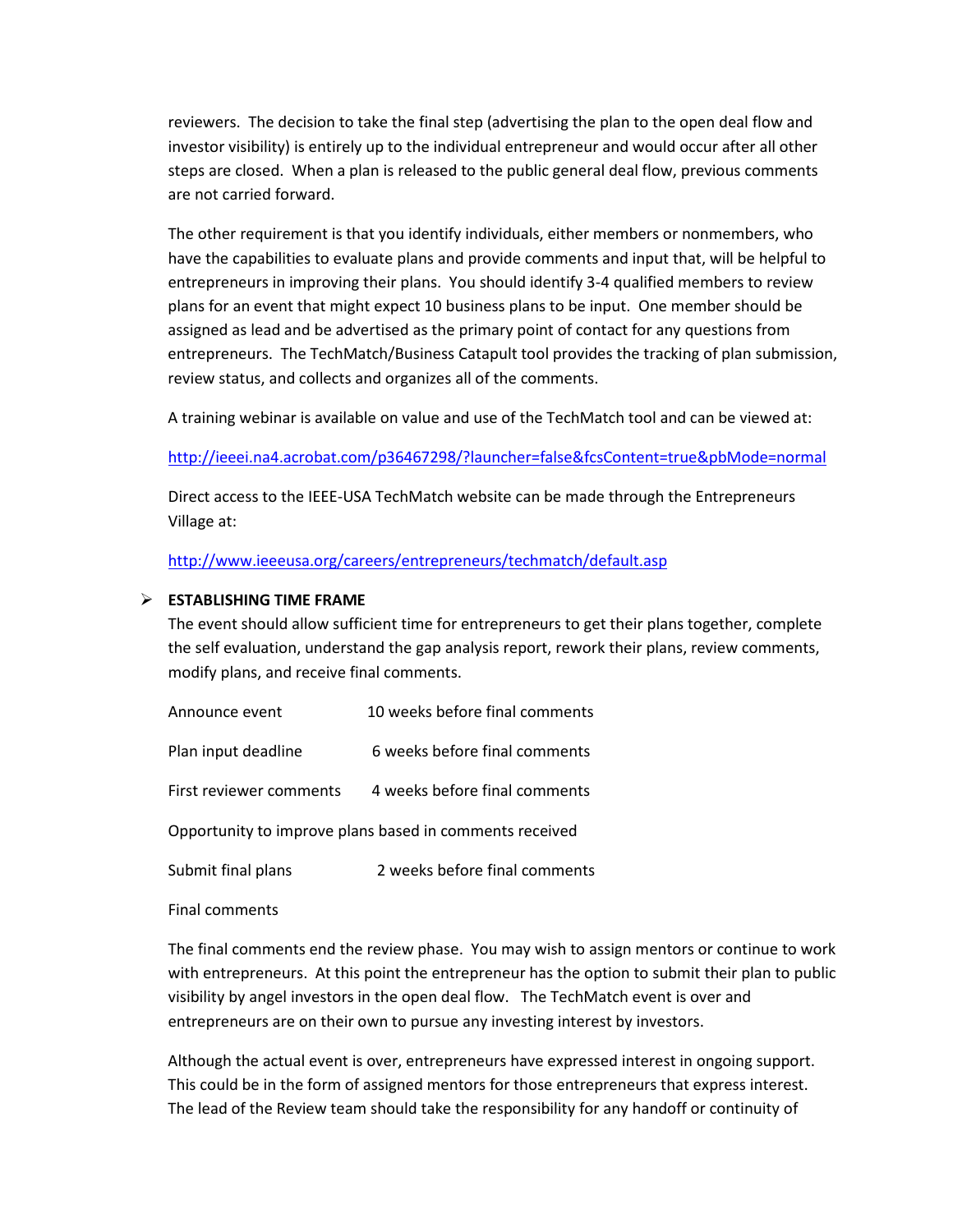support as expressed by the entrepreneur and assure there is direct communication with each entrepreneur on there need and expectations for the process.

The event can be conducted on many different scales using the same basic tool and process steps. It could be done with 5 companies submitting or 100's simply varying the number of advisors and scope. For very large events the number of required advisors must be increased and the coordination role of the lead reviewer becomes much more comprehensive. A good goal would be to have enough advisors so that they would review at least 5 plans and each entrepreneur would have a least 3 feedback reports in addition to the self assessment.

### **THE PROCESS**

Entrepreneurs will enter the TechMatch site through the IEEE-USA Entrepreneurs Village. They will first establish an account name and password. After identifying themselves as entrepreneurs, they will be asked to take a self assessment. The entrepreneur answers a series of questions regarding him/her and the business. The answers are compared to a data base of successful start up companies and a gap analysis is generated. The self assessment tool is used to provide a score that is compared to a large data base of companies that have been successful. A gap analysis report will be provided which the entrepreneur can choose to share or not. The score will provide a range – the important factor is not the absolute score but how well the overall scoring aligns with similar successful companies and potential for understanding strengths and weaknesses.

Reviewing members as advisors or potential investors will enter the TechMatch in a similar way. They will establish an account name and password. They will identify themselves as investors/advisors and complete a profile. The profile will be assigned a score that establishes the experience and credibility of the reviews.

With the entrepreneurs and advisor accounts established and self assessment done, the entrepreneurs can input their business plan data by following the input steps. Some date is input in response to questions and some data can be input as files or as links to the entrepreneurs' website. The objective is to provide as much data as possible to help the reviewers understand the plans and therefore be able to provide comments and ask questions for the entrepreneur to consider.

Based on the inputs from the reviewer, the entrepreneur will have an opportunity to modify their business plan and make changes.

Additional input can be made by the reviewers in the form of final comments.

At the conclusion of the TechMatch process, the entrepreneur will have a self assessment, 2 rounds of reviewer inputs plus a much improved and validated business plan.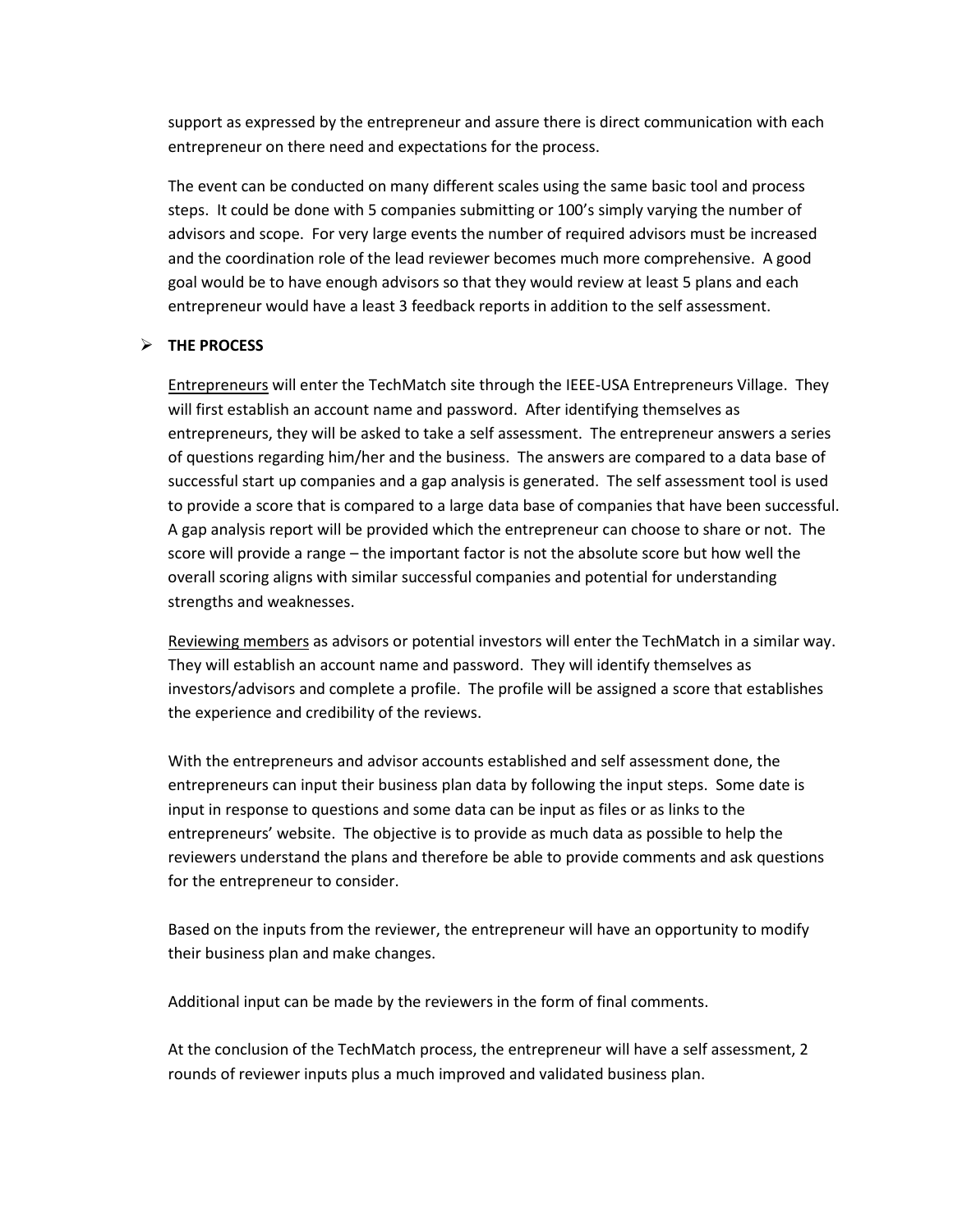### Key opportunities for success of the event

All participants should be encouraged to view the webinar on Business Catapult and IEEE-USA TechMatch. Additionally, it would be helpful if reviewers were aware of all resources available through the Entrepreneurs Village

The reviewers should have a joint training session either in person or virtual on some sample plans to get the feeling for types of information they will be seeing and structure of their comments. Past entrepreneurs have asked for specific comments that might provide an important new perspective or insight. The members selected for the local review team will likely have a variety of backgrounds and should comment from the point of view of their specialty.

Everything in the TechMatch can be done with electronic correspondence unless you choose to have a final face to face event.

It is important that the review team personalize the experience. There may be a wide range of entrepreneurial experience in the TechMatch participants. Some will be just getting started and some may be ready to go directly into angel capital discussions.

Reviewers have a dual role to advise and connect. The TechMatch event should be viewed as cultivating a community. The tool provides an outline for a concise and informative conversation that touches all areas of the entrepreneur's experiences. In this way it can help accelerate the business development instead of taking months going piece by piece or finding out in the end that a major area was not addressed or greatly misjudged.

Keep in mind that for this type of networking activity, bigger is usually better and more entrepreneurs and reviewers involved will enhance the event.

### Additional Opportunities for Expanded event Activities

The plan review has value. As a part of TechMatch, there are additional things that you could do to support entrepreneurs who have participated. Some examples are assigning mentors, connecting the entrepreneur with local resources for further help, selecting the best plans in a competition and giving awards or advertising the plans in operating unit publications. The goal of TechMatch is to support entrepreneur members in moving toward success.

In large events, it could be possible to include a day of training in such topics as financing alternatives, protecting intellectual property, selling your business plan, project management, or even personal leadership style for success.

For an example of the depth of a large event, you can review the Angel Capital Summit at:

<http://angelcapitalsummit.org/>